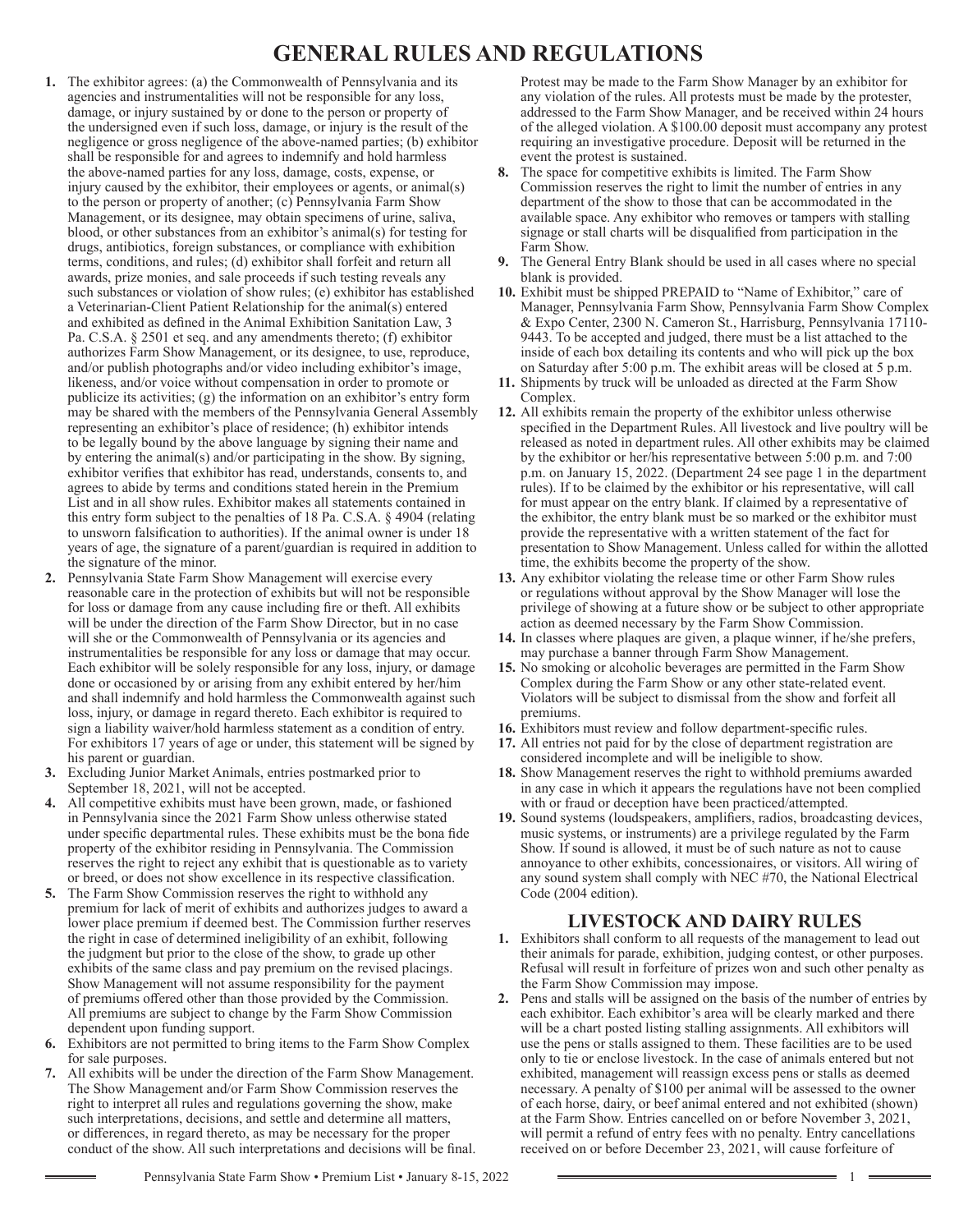entry fees without penalty. In **extreme or unusual** circumstances, a veterinarian excuse or a written appeal of the assessment of the penalty will be considered if received by the *Farm Show Manager* on or before January 15, 2022. Failure to pay the assessed penalty will result in disqualification from future Farm Show competitions.

- **3.** Livestock trucks to be on Farm Show property during show week shall be parked – under the direction of the Farm Show Management – in the area set aside for such trucks as soon as unloaded. **All trailers must be parked at the off-site lot.**
- **4.** All applications for entries must include the class number, age, registration number (in case of purebred animals), and all other necessary information. These forms, after being signed by the exhibitor, are to be filed with the Show Manager on or before closing date of entries, November 3. Entry forms may be secured by applying to the Show Manager of Farm Show, or at any County Agricultural Extension Office, or through the internet at www.farmshow.pa.gov. Entries postmarked prior to September 18, 2021, will not be accepted.
- **5.** Junior and Youth Division Class Eligibility: These classes are open to 4-H Club members and Vocational Agriculture students. Exhibitors must have been born in the years 2002-2012. Exhibitors must be members of a regularly organized 4-H Club or be Vocational Agriculture students carrying a project under the supervision of the Pennsylvania State University Agricultural and Cooperative Extension Service or a Vocational Agriculture Instructor and must be a member in good standing as defined by the state 4-H or FFA Office.
- **6.** To be eligible for competition, whether singly or in groups, animals (horses, sheep, swine, goats, dairy cattle, and beef cattle) must be owned by the exhibitor except where otherwise specified and must have been owned by the exhibitor on or before November 3, 2021. Swine: See Rule 4 in Department 4. Dairy: See Rule 2 in Department 7. Beef: See Rule 3 in Department 5.
- **7.** Entry fees for open class exhibits. Fees must be paid at time entries are made.
	- Sheep \$10.00 per head

Alpaca - \$8.00 per exhibitor Dairy Cattle - \$20.00 per head Horse - \$20.00 per head Dairy/Boer Goats - \$10.00 per head<br>Swine - \$10.00 per head Beef Cattle - \$20.00 per head Beef Cattle - \$20.00 per head

 No entry fee is charged for Junior exhibits. Any Junior exhibit entered into an Open Show must pay Open Show fees.

- **8.** Animals to compose a competitive group need not be designated at time entries are made but must be entered and shown in individual classes. Sires of "get-of-sire" and dams of "produce of dams" are to be named at time of making entry.
- **9.** All animals entered in the breeding classes must be recorded or accepted for registry in the recognized books of their respective U.S. Breed Association. Exhibitors must have registration certificates available for inspection by management at all times until the judging of the breed is completed. Only original breed registration papers will be accepted when checking in entries. No photostats, facsimiles, or copies will be accepted.
- **10.** Junior Beef Breeding and Junior Sheep Breeding Livestock Leases: An exhibitor who owns animals of a given species may not lease an animal of that species. Leased Junior Beef Breeding and Junior Sheep Breeding animals will be permitted to exhibit at Farm Show if the lease was submitted and approved at the county level prior to the county project deadline during the preceding calendar year. Signed leases must be submitted with registration papers at check-in. Leased animals must be housed in Pennsylvania and be leased from Pennsylvania producers.
- **11.** Any exhibitor found to be showing an animal identified improperly will have the animal removed from the show and sale. All premiums and ribbons will be returned for all entries. That individual will not be permitted to show at the Pennsylvania Farm Show for one year in either the Open Show or Junior Show. The name of the exhibitor involved will be sent to all County Extension offices and The State Department of Vocational Agriculture.
- **12.** Youth Replacement Showman: Youths are expected to show their own animals in all Junior Shows. In situations where other Farm Show shows conflict with this expectation, the specie superintendent may grant a special exception prior to the show.
- **13.** In all cases the right is reserved to reject entirely or accept conditionally any entry or application for entry if stalls or pens are not available.
- **14.** If a beef, dairy cattle, sheep, dairy goat, meat goat, or horse breed does not have at least three exhibitors with a total of 15 animals exhibited, that breed will be placed on probation the following year. If that breed

does not meet the above requirements for two consecutive years, that breed will be dropped from the show. That breed will be required to show in the appropriate All Other Breed Division the following year.

- **15.** No nurse cows will be permitted on the premises.
- **16.** All exhibits must be in place as indicated in department rules.
- **17.** No entry fees will be refunded except when an applicant withdraws her/ his entry before closing date for entries or when an application cannot be accepted on date of closing of entries because space is not available.
- **18.** No animal will be awarded a prize unless removed from its stall and exhibited in the designated show ring at the scheduled time.
- **19.** Substitution, within breed, of animals (horses, sheep, dairy cattle, meat goats, dairy goats, and beef cattle) entered for reasons satisfactory to the management will be permitted until the opening day of the show, provided the animal substitution was owned by the exhibitor at the time entries closed. All requests for substitutions of this kind and the reasons therefore, together with a description of the substitution animal, shall be filed in writing with the Show Manager. See Rule 6 Department 4 for Swine. See Rule 11 in Department 7 for Dairy Cattle.
- **20.** No person other than those holding animals being exhibited will be allowed in the show ring during the time of judging, except the officials and officially accredited reporters. Exhibitors and breeders may obtain passes from the state breed association secretaries for the day their breed is judged.
- **21.** Any movement of animals from one place to another within the Farm Show Complex must be done with two people controlling the movement, one person to lead or control the animal and the other to position herself/himself to provide cautionary warnings to the public.
- **22.** Due to limited storage space and to prevent obstruction of aisles and tie areas, livestock and dairy exhibitors are not permitted to bring excessive amounts of feed, hay, or straw into the barns. A reasonable initial bedding will be supplied. Daily amounts of feed, hay, and straw may be purchased at the feed room. Exhibitors who furnish their own feed and forage may bring it into the barn between 10:00 p.m. and 8:00 a.m. All supplies must be stored subject to the approval of management.
- **23.** Exhibitors will be required to maintain their respective areas in a reasonably clean and orderly condition at all times. Management will assign custodial personnel to clean disorderly exhibit areas. A charge of \$25.00 per hour per man will be made for such service. Repeated violations will result in refusal to exhibit at future shows.
- **24.** Blocking chutes are permitted for beef and dairy cattle only. A \$40 fee will be charged for each chute processed prior to November 3 for each blocking chute to be used during the Pennsylvania Farm Show. Each firm, farm, or family is limited to one chute for one to three animals, two chutes for four to six animals, etc. A fee of \$50 must be paid for the first chute above these limits and \$100 each for all others. A sticker will be furnished by Show Management to serve as proof of payment. Blocking chutes must have this sticker affixed to the right-rear upright at eye level and remain in designated areas or they will be removed from the grounds. A \$100 fee will be charged for all chutes processed after November 3, 2021.
- **25.** Cattle Extra Space: Exhibitors may purchase up to two additional spaces if purchased prior to the entry deadline. The cost for an extra Dairy or Beef cattle space is \$20 per space.
- **26.** The displaying of farm signs, banners, etc. over exhibits is encouraged. These displays must not interfere in any way with other exhibitors or with the conduct of the show. Neither shall they create a safety hazard to animals or spectators. No equipment or decorative material may be nailed, tacked, screwed, or bolted to any part of the Farm Show Complex or any of the fixtures therein. Exhibitors will be charged for damages to Farm Show property.
- **27.** Power washers and other electrical equipment are prohibited in the washrooms and wash rack areas.
- **28. Sale Deductions:** The Farm Show Scholarship Foundation will deduct as specified under "Sale Deductions" in Department 6-Junior Market Animals.
- **29. Animal Health Regulations:** The base date for computing health rules will be January 2022.
- **30. Beef Cattle Tie-Out Time:** Cattle may be taken to the tie-out area at 6:00 p.m. but must be in their exhibit area by 8:00 a.m.
- **31. Safety:** In the event that the Show Committee determines that the showing or displaying of an animal(s) is potentially harmful to any exhibitor, animal, or the public, Show Management reserves the right to prevent, dismiss, or excuse an exhibitor from showing or displaying his animal(s), and in extreme circumstances ask the exhibitor along with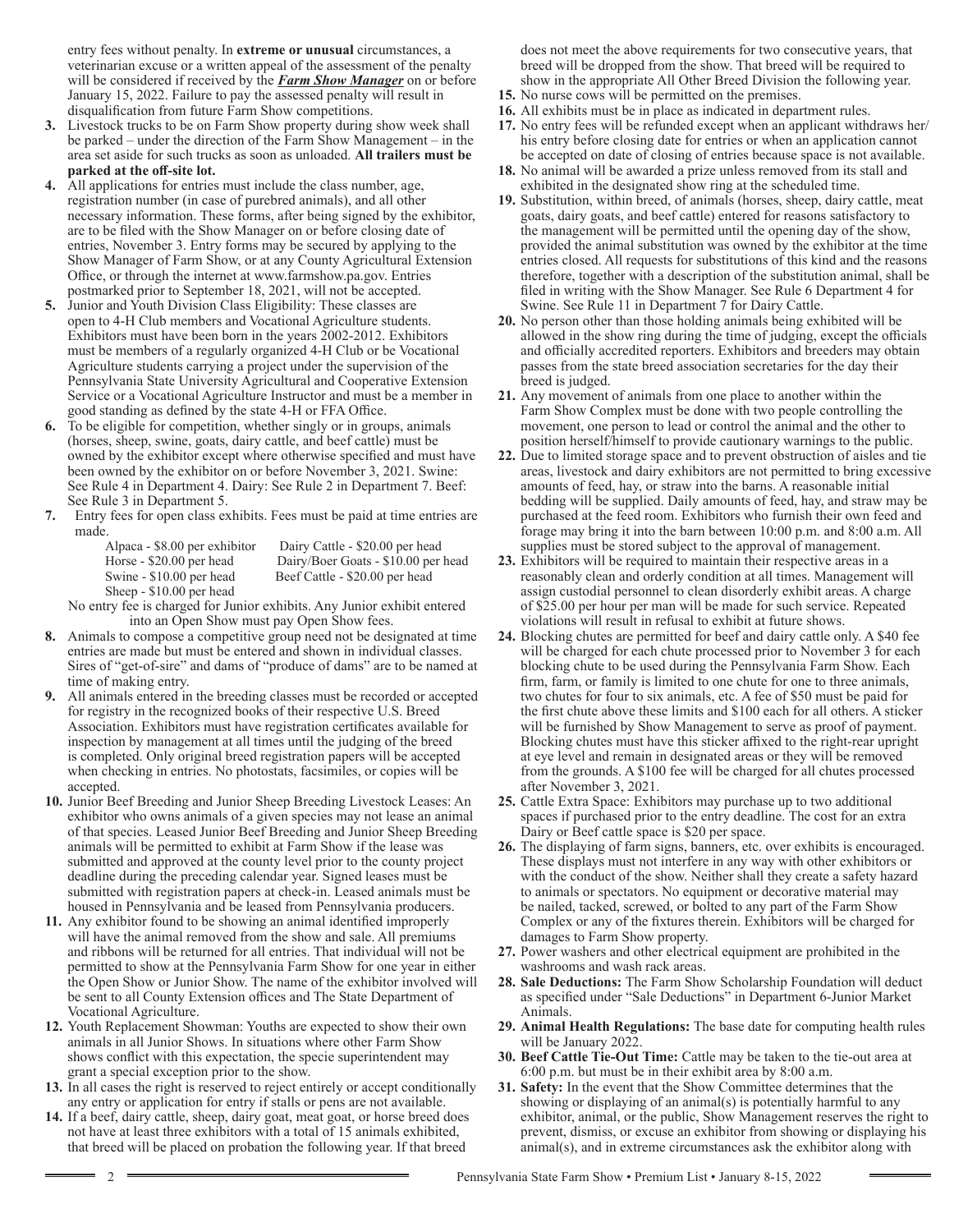her/his animal(s) to vacate the premises. Entry fees will not be returned.

**32. Guidelines for Care of Animals:** It is the responsibility of each exhibitor to care for animals in a manner that is responsible and ethical. The following are some guidelines for the treatment of animals exhibited at the Pennsylvania Farm Show.

## **RESTRAINING ANIMALS**

• Animals should be tied or penned in a manner that will not hurt the animal or restrict its breathing in any way.

• Animals should be tied so that all four feet are firmly on the ground and they have enough room to stand comfortably and lie down.

• Animals should be tied so that they are not able to injure animals tied near them.

• Animals unaccustomed to each other should not be penned together.

• Animals may NOT be muzzled at any time.

**Handling:** Any type of rough handling that could harm the animal is prohibited. The use of whips, canes, and show sticks should be restricted to showing only and then should be used only to guide the animals, not punish them. Remember, animals will respond quicker and better to quiet, gentle handling than loud, rough handling.

**Bedding:** All animals should have bedding that is dry and clean. Pens should be cleaned regularly to keep the animals clean and comfortable. If non-traditional bedding such as carpeting is used, it should be regularly cleaned (at least twice daily) to keep the pen free from manure. Straw, shavings, and corn cobs are permitted. Beef cattle will use shredded wood fiber supplied by Farm Show.

**Feed and Water:** Animals should be well fed and have access to clean water regularly. Realizing that many market animals must have restricted amounts of feed to maintain the proper weight, animals must be fed adequate amounts of feed to meet the animal's basic requirements. Animals not allowed reasonable access to feed and water will be disqualified from the show.

**Transportation:** Animals should be transported in a way that is both safe and considerate of the animal's well-being. In the winter, animals should be transported in enclosed trucks or trailers to protect them from the cold. **Blankets/Sweat Collars:** Any type of material such as blankets or sweat collars should be large enough to permit normal body functions such as breathing, eating, drinking, or lying down.

**Health:** It is the responsibility of the exhibitor to provide proper health care for their animals through routine inspection and consultation with health care professionals. The improper or illegal use of drugs or antibiotics is prohibited. If medication is indicated, be sure to follow the label directions and allow more than the stated withdrawal time.

**General:** No animal showing signs of contagious or infectious disease or external parasites will be allowed entry to the show. Exhibitors must have all necessary health papers with the herdsman in charge when entries arrive at the show. All show animals should be held in isolation for at least 30 days after return to the herd of origin.

**Grooming:** Use only grooming products that are approved for use on meatproducing animals when fitting any animal for show. Unapproved products may contain ingredients that result in unacceptable residues in the meat. If it is not certain that a product is residue safe and approved for use on meat animals, don't use it!

**Market Animals:** Animals consigned for slaughter during or immediately following the show shall not receive any treatment with drugs or biologics within the withdrawal time prior to slaughter. Withdrawal times for drugs and biologics are all stated on the directions for use. Label directions must be followed at all times. A Drug Certification and Disclosure Statement must be submitted at weigh-in.

\*\*Important\*\*! If upon slaughter, treatment with drugs, biologics, or any chemical from fitting products results in the condemnation of a carcass, the loss of the carcass and any other damages will be borne by the exhibitor. Market goats and market lambs will be tested for the presence of Ractopamine - HCL (Paylean).

#### **HEALTH RULES FOR BEEF CATTLE, MARKET CATTLE, AND DAIRY CATTLE**

- **1. Certificate of Veterinary Inspection:** All cattle must be accompanied by a hard copy Certificate of Veterinary Inspection signed and dated by an accredited veterinarian with an inspection date within the 30 days prior to the date of arrival at the show.
- **2. Cattle Identification Requirements:**
	- **(a).** All cattle for exhibition must be identified by an ISO-compliant, 15-digit 840 ear tag. An ISO-compliant, 15-digit 900 series ear tag that was placed prior to January 1, 2015, will be accepted as official identification.
	- **(b).** All market cattle must be identified by an 840 RFID ear tag registered with the Farm Show.
- **3. Rabies Vaccination:** A current rabies vaccination administered by a licensed veterinarian is required for animals 3 months of age and older (market cattle are exempt from this vaccination requirement). **All vaccine label directions must be followed, and all rabies-vaccinated cattle must be accompanied by a rabies vaccination certificate or the vaccination information must be included on the Certificate of Veterinary Inspection (CVI).** The vaccine product administered, serial number, date of vaccination, and Veterinarian who performed the vaccination should be correlated to the official ID of the animal and be listed with it on the CVI or Rabies vaccination certificate. If a rabies vaccination certificate is provided, in addition to the above information, the certificate must contain the name and contact information of the veterinarian who administered the vaccine and the veterinarian's signature. A copy of the rabies vaccination certificate is acceptable. **Market cattle are not required to have a rabies vaccination.**
- **4. Vesicular Stomatitis (VS): ONLY APPLIES TO LIVESTOCK FROM STATES THAT HAD A VESICULAR STOMATITIS OUTBREAK IN PAST 12 MONTHS.** An accredited veterinarian shall determine whether the animals are free from VS. All animals shall be accompanied by a Certificate of Veterinary Inspection with the following statement signed by the accredited veterinarian: "All animals identified on this Certificate of Veterinary Inspection have been examined and found to be free from VS. During the past 90 days, these animals were not located within 10 miles of a site where VS has been diagnosed."
- **5. Other Vaccination Recommendations:** It is highly recommended that all cattle entering the show be immunized against IBR, PI3, BVD, and BRSV. It is strongly recommended that at least one vaccination against IBR, PI3, BVD, and BRSV be given within the 12 months prior to the date of arrival at the show.

#### **HEALTH RULES FOR EQUINE ANIMALS**

- **1. Certificate of Veterinary Inspection:** All equine animals must be accompanied by a hard copy Certificate of Veterinary Inspection signed and dated by an accredited veterinarian with an inspection date within the 30 days prior to the date of arrival at the show.
- **2. Equine Infectious Anemia Test Requirements:** All equine animals must be test negative for Equine Infectious Anemia (EIA) by an official test within the 12 months prior to the opening date of the exhibition. Laboratory test results must accompany each animal to its final destination (a copy of the original lab report is acceptable). The CVI shall specify the date of sample collection and EIA test results. Foals less than 6 months of age accompanied by a test-negative dam are exempt from EIA testing requirements. If the foal is not accompanied by the dam, a copy of the dam's test results must accompany the foal to its final destination. The name of the laboratory conducting the EIA test, the date of the test and result, and accession number, must be listed on the Certificate of Veterinary Inspection. **A photocopy of the test report must be submitted with the entry form.**

**3. Rabies Vaccination:** A current rabies vaccination administered by a licensed veterinarian is required for animals 3 months of age and older. All vaccine label directions must be followed, and all rabies vaccinated equine animals must be accompanied by a rabies vaccination certificate or the vaccination information must be included on the Certificate of Veterinary Inspection (CVI). The vaccine product administered, serial number, date of vaccination, and Veterinarian who performed the vaccination should be correlated to either the official ID of the animal(s) or its written physical description and be listed with it on the CVI or Rabies vaccination certificate. If a rabies vaccination certificate is provided, in addition to the above information, the certificate must contain the name and contact information of the veterinarian who